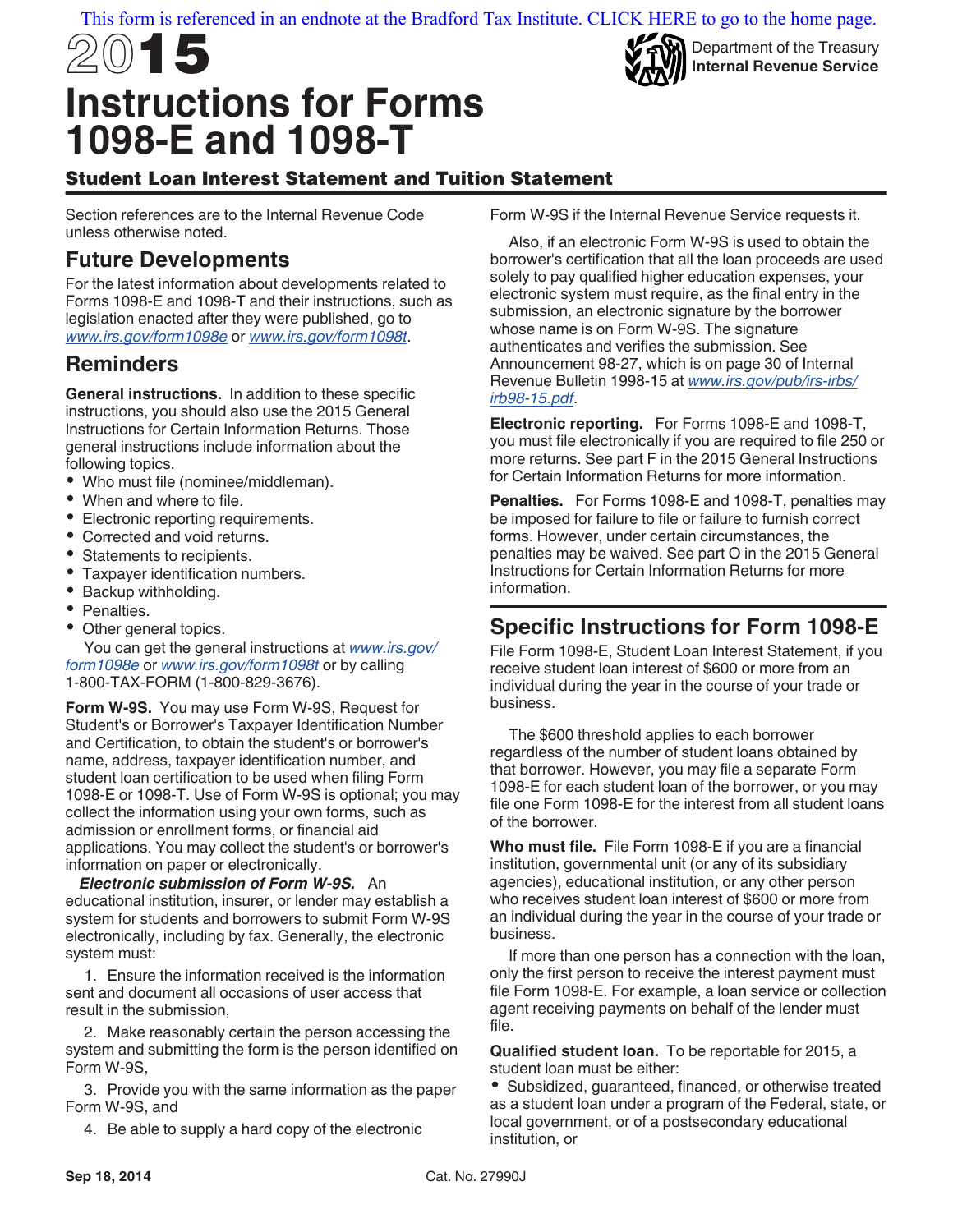Certified by the borrower as a student loan incurred solely to pay qualified higher education expenses. You may use Form W-9S to obtain the certification.

**Revolving accounts.** Report interest paid on revolving accounts, such as credit card accounts, only if the borrower certifies that all the loan proceeds are solely used to pay qualified higher education expenses. You do not have to verify the borrower's actual use of the funds. Do not report interest on mixed use loans.

**Loans under qualified plans.** Do not report interest on loans made under a qualified employer plan, as defined in section 72(p)(4), or under a contract purchased under a qualified employer plan within the meaning of section 72(p)(5).

**Additional information.** For more information about reporting student loan interest, see Regulations section 1.6050S-3.

**Statements to borrowers.** If you are required to file Form 1098-E, you must provide a statement or acceptable substitute, on paper or electronically, to the borrower. For more information about the requirements to furnish a statement to the borrower, see part M in the 2015 General Instructions for Certain Information Returns.

*Electronic delivery of Form 1098-E.* Educational institutions, insurers, and lenders may present the option to consent to receive Form 1098-E electronically as part of a global "Consent To Do Business Electronically," combining consent for electronic delivery of Form 1098-E along with other institutional student business functions such as admissions, registration, billings, and direct deposits.

The global consent process must meet all the consent, disclosure, format, notice, and access period requirements for electronic furnishing of Forms 1098-E in accordance with the applicable regulations. For more information about the requirements to furnish a statement to each student, see part M in the 2015 General Instructions for Certain Information Returns.

**Truncating borrower's identification number on payee statements.** Pursuant to Treasury Regulations section 301.6109-4, all filers of Form 1098-E may truncate a borrower's identification number (social security number (SSN), individual taxpayer identification number (ITIN), adoption taxpayer identification number (ATIN), or employer identification number (EIN)) on payee statements. Truncation is not allowed on any documents the filer files with the IRS. A recipient/lender's identification number may not be truncated on any form. See part J in the 2015 General Instructions for Certain Information Returns.

**Recipient's/lender's name, address, and telephone number box.** Enter the name, address, and telephone number of the filer of Form 1098-E. Use this same name and address on Form 1096, Annual Summary and Transmittal of U.S. Information Returns.

**Account number.** The account number is required if you have multiple accounts for a recipient for whom you are filing more than one Form 1098-E. Additionally, the IRS encourages you to designate an account number for all Forms 1098-E that you file. See part L in the 2015 General Instructions for Certain Information Returns.

#### **Box 1. Student Loan Interest Received by Lender**

Enter the interest you received on a student loan(s) during the calendar year. For loans made on or after September 1, 2004, you are required to include in box 1 payments of interest as described in Regulations section 1.221-1(f). Under that regulation, interest includes capitalized interest and loan origination fees that represent charges for the use or forbearance of money. See Regulations section 1.221-1(f).

#### **Box 2. Checkbox**

Check this box if loan origination fees and/or capitalized interest are not reported in box 1 for loans made before September 1, 2004.

# **Specific Instructions for Form 1098-T**

File Form 1098-T, Tuition Statement, if you are an eligible educational institution. You must file for each student you enroll and for whom a reportable transaction is made. Also, if you are an insurer, file Form 1098-T for each individual to whom you made reimbursements or refunds of qualified tuition and related expenses.

**Exceptions.** You do not have to file Form 1098-T or furnish a statement for:

Courses for which no academic credit is offered, even if the student is otherwise enrolled in a degree program;

Nonresident alien students, unless requested by the student;

• Students whose qualified tuition and related expenses are entirely waived or paid entirely with scholarships; and

Students for whom you do not maintain a separate financial account and whose qualified tuition and related expenses are covered by a formal billing arrangement between an institution and the student's employer or a governmental entity, such as the Department of Veterans Affairs or the Department of Defense.

**Who must file.** You must file Form 1098-T if you are an eligible educational institution. An eligible educational institution that is a governmental unit, or an agency or instrumentality of a governmental unit, is subject to the reporting requirements of Form 1098-T. A designated officer or employee of the governmental entity must satisfy the reporting requirements of Form 1098-T.

Eligible educational institutions may choose to report payments received, or amounts billed, for qualified tuition and related expenses. The eligible educational institution must use the same reporting method for all calendar years unless the IRS grants permission to change the reporting method. For information on how to obtain automatic consent to change your reporting method, see the instructions for box 3, later.

If another person receives or collects payments of qualified tuition and related expenses on your behalf, the other person must file Form 1098-T. However, if the other person does not possess the information necessary to comply with the reporting requirements of Form 1098-T,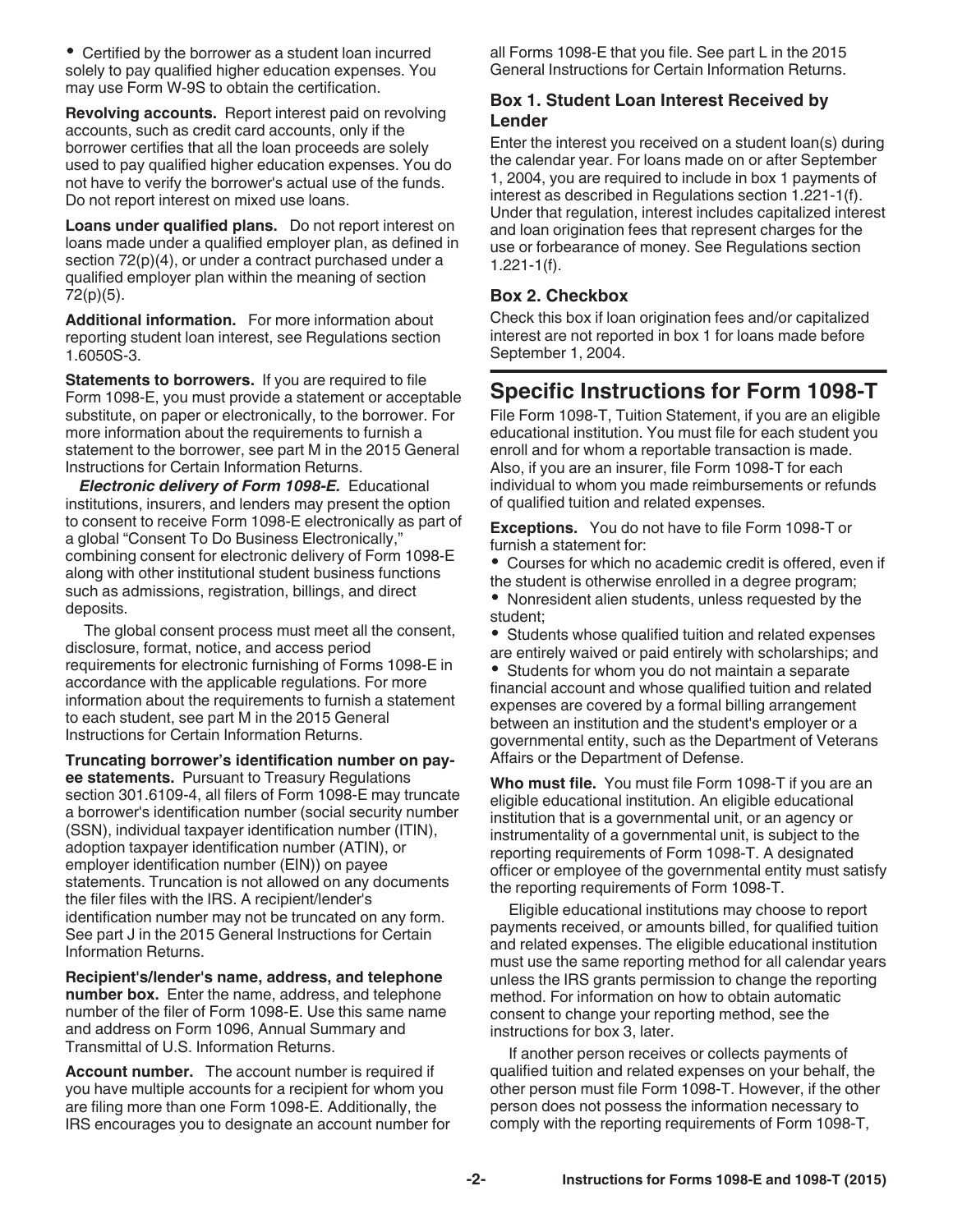then you must satisfy the reporting requirements of Form 1098-T.

Also, if you are an insurer engaged in a trade or business of making refunds or reimbursements of qualified tuition and related expenses, you are required to file Form 1098-T. See the instructions for box 10, later.

**Eligible educational institution.** An eligible educational institution is a college, university, vocational school, or other postsecondary educational institution that is described in section 481 of the Higher Education Act of 1965 as in effect on August 5, 1997, and that is eligible to participate in the Department of Education's student aid programs. This includes most accredited public, nonprofit, and private postsecondary institutions.

**Qualified tuition and related expenses.** Qualified tuition and related expenses are tuition, fees, and course materials required for a student to be enrolled at or attend an eligible educational institution.

The following are **not** qualified tuition and related expenses.

Amounts paid for any course or other education involving sports, games, or hobbies, unless the course or other education is part of the student's degree program or is taken to acquire or improve job skills.

Charges and fees for room, board, insurance, medical expenses (including student health fees), transportation, and similar personal, living, or family expenses.

**Academic credit.** Academic credit is credit awarded by an eligible educational institution for the completion of course work leading to a postsecondary degree, certificate, or other recognized postsecondary educational credential.

*Example.* Student A, a medical doctor, takes a course at University X's medical school. Student A takes the course to fulfill State Y's licensing requirement that medical doctors attend continuing medical education courses each year. Student A is not enrolled in a degree program at University X and takes the medical course through University X's continuing professional education program. University X does not award Student A credit toward a postsecondary degree on an academic transcript for the completion of the course but gives Student A a certificate of attendance upon completion. University X is not required to file Form 1098-T for the course taken by Student A.

**Academic period.** You must file Form 1098-T for each student who is enrolled in your institution for any academic period (for example, semester, trimester, or quarter) in 2015, but see *Exceptions*, earlier. Determine your enrollment for each period under your own rules or use one of the following dates.

30 days after the first day of the academic period.

A date during the period when enrollment data must be collected for purposes of the Integrated Postsecondary Education Data System administered by the Department of Education.

A date during the period when you must report enrollment data to the state, to your governing board, or to some other external governing body.

**Additional information.** For more information about reporting on Form 1098-T, see Regulations section 1.6050S-1. Also see Notice 2006-72, 2006-36 I.R.B. 363, available at *[www.irs.gov/irb/2006-36\\_IRB/ar10.html](http://www.irs.gov/irb/2006-36_IRB/ar10.html)* for guidance in a question and answer format on the information reporting requirements for Form 1098-T.

**Statements to students.** If you are required to file Form 1098-T, you must furnish a statement or acceptable substitute, on paper or electronically, to the student.

*Electronic delivery of Form 1098-T.* Educational institutions may present the option to consent to receive Form 1098-T electronically as part of a global "Consent To Do Business Electronically," combining consent for electronic delivery of Form 1098-T along with other institutional student business functions such as admissions, registration, billings, and direct deposits.

The global consent process must meet all the consent, disclosure, format, notice, and access period requirements for electronic furnishing of Forms 1098-T as required by paragraphs (a)(2) through (6) of Treasury Regulations 1.6050S-2. For more information about the requirements to furnish a statement to each student, see part M in the 2015 General Instructions for Certain Information Returns.

**Truncating student's identification number on payee statements.** Pursuant to Treasury Regulations section 301.6109-4, all filers of Form 1098-T may truncate a student's identification number (social security number (SSN), individual taxpayer identification number (ITIN), adoption taxpayer identification number (ATIN), or employer identification number (EIN)) on payee statements. Truncation is not allowed on any documents the filer files with the IRS. A filer's identification number may not be truncated on any form. See part J in the 2015 General Instructions for Certain Information Returns.

**Student's address.** In the student's address box of Form 1098-T, enter the student's permanent address. That is, enter the student's home or other long-term address where he or she can receive forwarded mail. You may use a temporary address only if you do not know the permanent address.

**Information contact and service provider.** You must provide your name, address, and telephone number. In addition, you may include information on a third-party service provider who filed the form or who may answer questions about the statement. Enter the service provider's information in the box below the student's name and address.



*You must provide the telephone number for the information contact at the institution. Generally, this is an administrative office or department. Do*  $\overline{\phantom{a}}$ *not provide the institution's general telephone number.*

**Account number.** The account number is required if you have multiple accounts for a recipient for whom you are filing more than one Form 1098-T. Additionally, the IRS encourages you to designate an account number for all Forms 1098-T that you file. See part L in the 2015 General Instructions for Certain Information Returns.